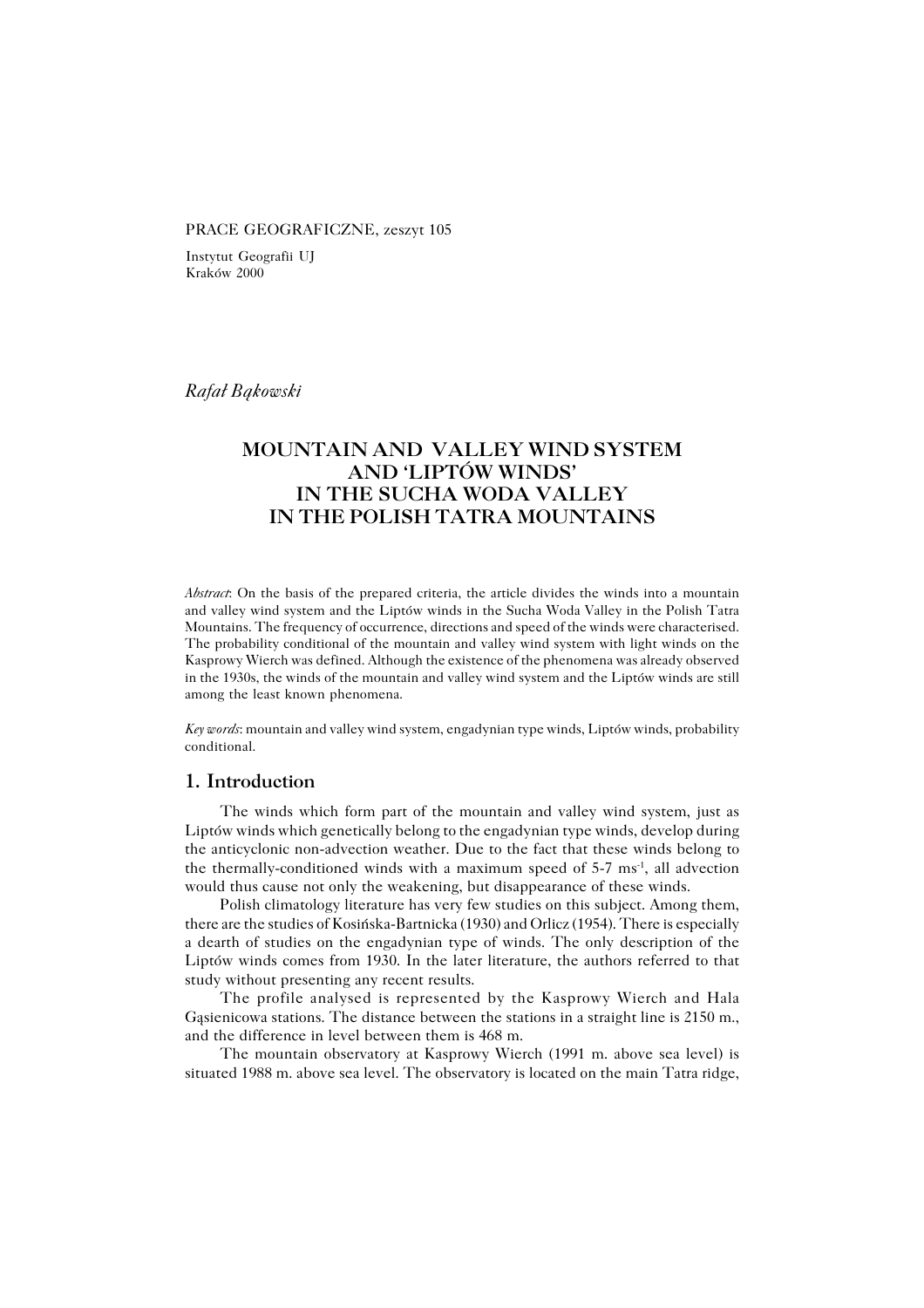in a depression unfolding across the Tatras, at a distance of 1 km from the geographical border between the Western Tatras and the High Tatras. The southern slope of Kasprowy Wierch lowers towards the Cicha Woda Valley, while the northern slope ends at the Sucha Kasprowa Valley. To the East of the peak, lies the Stawy Gąsienicowe Valley, while to the West – the Kocioł Goryczkowy (Valley). The area surrounding the peak is characterised by vast valley forms and partial cover from the East and West, which has athorough impact on the anemology conditions on the Kasprowy Wierch.

The meteorological station at Hala Gąsienicowa is situated at 1520 m. above sea level, on the border of the Western Tatras and High Tatras, at a distance of about 1800 m. from the main Tatra line. The station lies in the higher part of the vast Sucha Woda Valley. The valley is open to the north−east, and closed from the north−west by Uchrocie Kasprowe, from the south by the ridge spreading between the Granaty and Kasprowy Wierch, and from the east by Żółta Turnia. The shape of the valley, spreading from the south−west to the north−east, as well as the topographical profile of the nearest surroundings have an impact on the anemology conditions at Hala Gąsienicowa.

# **2. Conditions for generation of the mountain and valley wind system and Liptów winds**

The mountain and valley wind system develops mainly during anticyclonic weather, when the insolation is intensive enough to warm the slopes and the neighbouring air during the day, as a result of which the air pressure is lower in the upper part of the valley than in its lower part, and, according to the barometric gradient, the air moves upwards. Unlike mountain winds, the only force conditioning the anabatic valley wind is the force resulting from thermal differences.

During the night, due to the radiative cooling of the upper part of the valley, the lower part of the valley retains low pressure, which results in the katabatic movement of the cold air along the valley, according to its slope. The daily circulation in every valley will be locally conditioned, as it is dependent on its general position in relation to the parts of the globe (Okołowicz 1969). It seems, however, that mountain winds will always blow according to the scheme presented by Defant, and only the speed of the winds will be dependent on the direction or slope of a valley.

With the appropriate orographic conditions, engadynian type winds may develop. Such winds are known in many mountains areas of the world, but most research on them has been conducted in the Alps, especially in the Maloja pass, where they are clearly observed. The pass is located in the Upper Engadine Valley, hence the name of the winds. The 'Liptów' winds belong genetically to these type of winds. In this case the name comes from the Liptów Valley, in the southern part of the Tatras, where the mechanism for development of the winds was created.

Engadynian type winds are connected with the contrast between the temperature of lower air layers on both sides of the border ridge (Orlicz 1954). They are a continuation of the valley wind on the neighbouring slope. The border ridge in the area discussed is the ridge surrounding the Cicha Valley. In this valley, which unfolds from the north−east to the south−west, the valley winds are much stronger than on the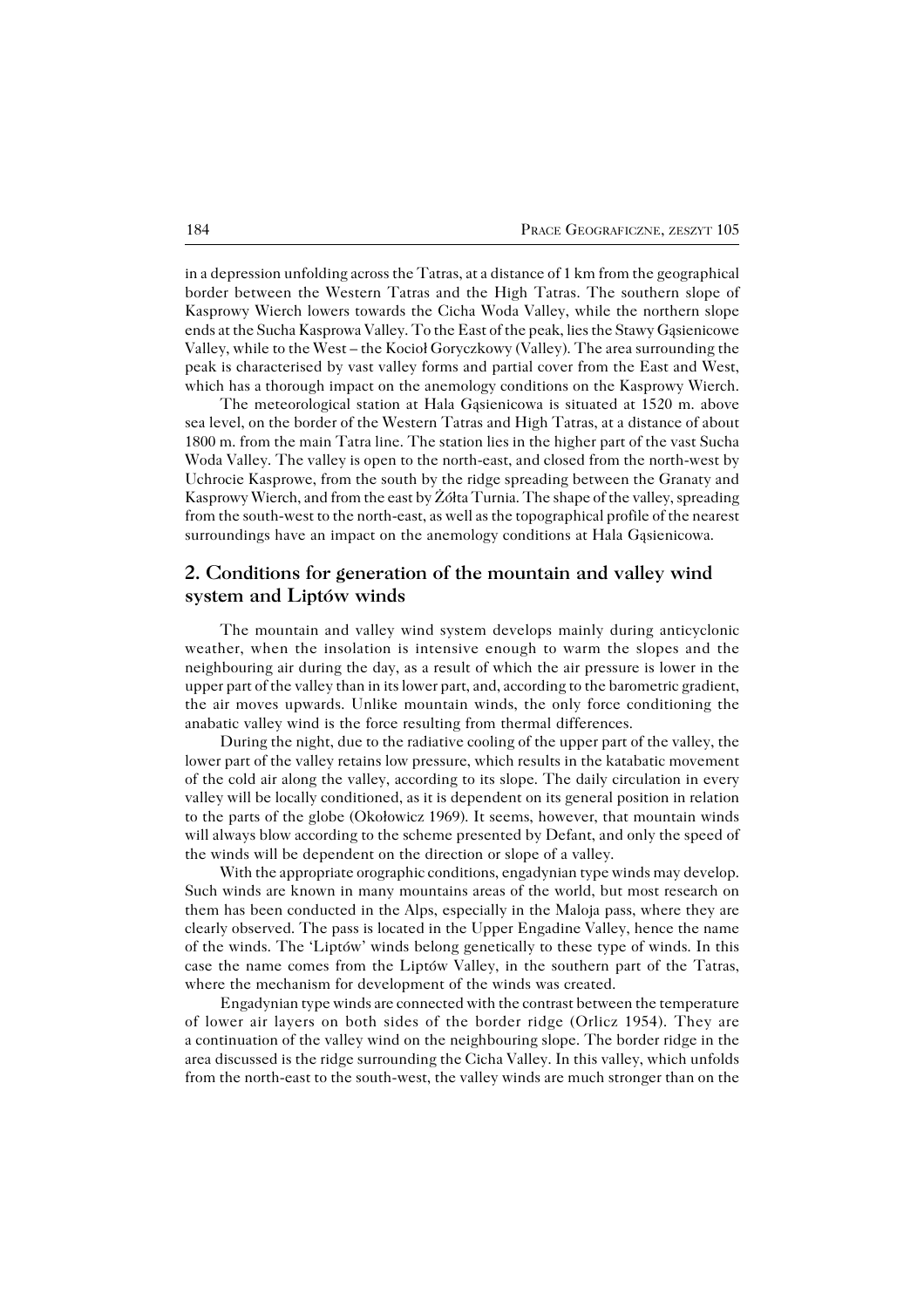northern side of the Tatras in the Sucha Woda Valley due to its exposure and insolation. The winds, coming to the main Tatra ridge on the northern side, gain the vertical component of gravitation and become katabatic winds blowing along the main axis of the Sucha Woda Valley.

Due to the lack of criteria in literature for distinguishing a mountain and valley wind system or Liptów winds, the criteria were prepared on the basis of the statistical material available from the years 1991−1995, after consideration of the general conditions for the occurrence of winds related to the system described. The following criteria for enabling the distinction of mountain and valley winds are:

- 1. Synoptic situation Ca or Ka according to the classification by T. Niedźwiedź (Niedźwiedź1981)
- 2. Mountain wind direction (at 7 am and 7 pm CTE) between 180−270°
- 3. Valley wind direction (at 1 pm CTE) between 360−90°
- 4. Wind speed not higher than 5 ms<sup>-1</sup>
- 5. Change of wind to the opposite direction within a day.

The directions of winds in the mountain and valley wind system was chosen according to the topographic analysis of the area. Topographic maps were used in the scale 1 : 10 000, as well as direct research of the topography of the Sucha Woda Valley. Given the topology and mobility considered of winds, the directions were broadened to include the whole south−western quarter of the horizon for mountain winds and the north−eastern quarter for valley wind.

All the winds in the mountain and valley wind system belong to thermally conditioned winds, and their speed is closely related to the local orography of the area, especially with the exposition and outline of the valley, as well as the slant of its axis. The speeds are not usually greater than 5-7 ms<sup>-1</sup>, although in certain mountains (like the Alps, the Caucasus, or the Pamirs) they may reach 10 or more ms−1 .

Winds forming the mountain and valley wind system are daily winds, thus the criteria must include the condition of the direction change to the opposite one within 24 hours. In order for the air movements within the valley to be classified in the mountain and valley wind system, the change must occur at least once within 24hours. Yet there were numerous examples where the wind changed direction twice within 24 hours.

Liptów winds were classified on the basis of meteorological conditions on Kasprowy Wierch and in Hala Gąsienicowa:

- 1. Synoptic situation Ca or Ka according to the classification by T. Niedźwiedź (Niedźwiedź1981)
- 2. Wind direction on Kasprowy Wierch (at 1 pm CET) between 270−90°
- 3. Wind direction in Hala Gąsienicowa (at 1 pm CET) between 180−270°
- 4. Wind speed in both stations not higher than 7ms<sup>-1</sup>.

The wind direction on Kasprowy Wierch was broadened to cover the whole southern part of the horizon, due to the outline of the Cicha Valley in its upper part, where it turns to the east. Thus the ridge surrounding the valley has an exposure almost parallel to the latitude. Just as in the case of mountain winds, the scope of Liptów wind directions in Hala Gąsienicowa was broadened to cover the whole south− western quarter of the horizon.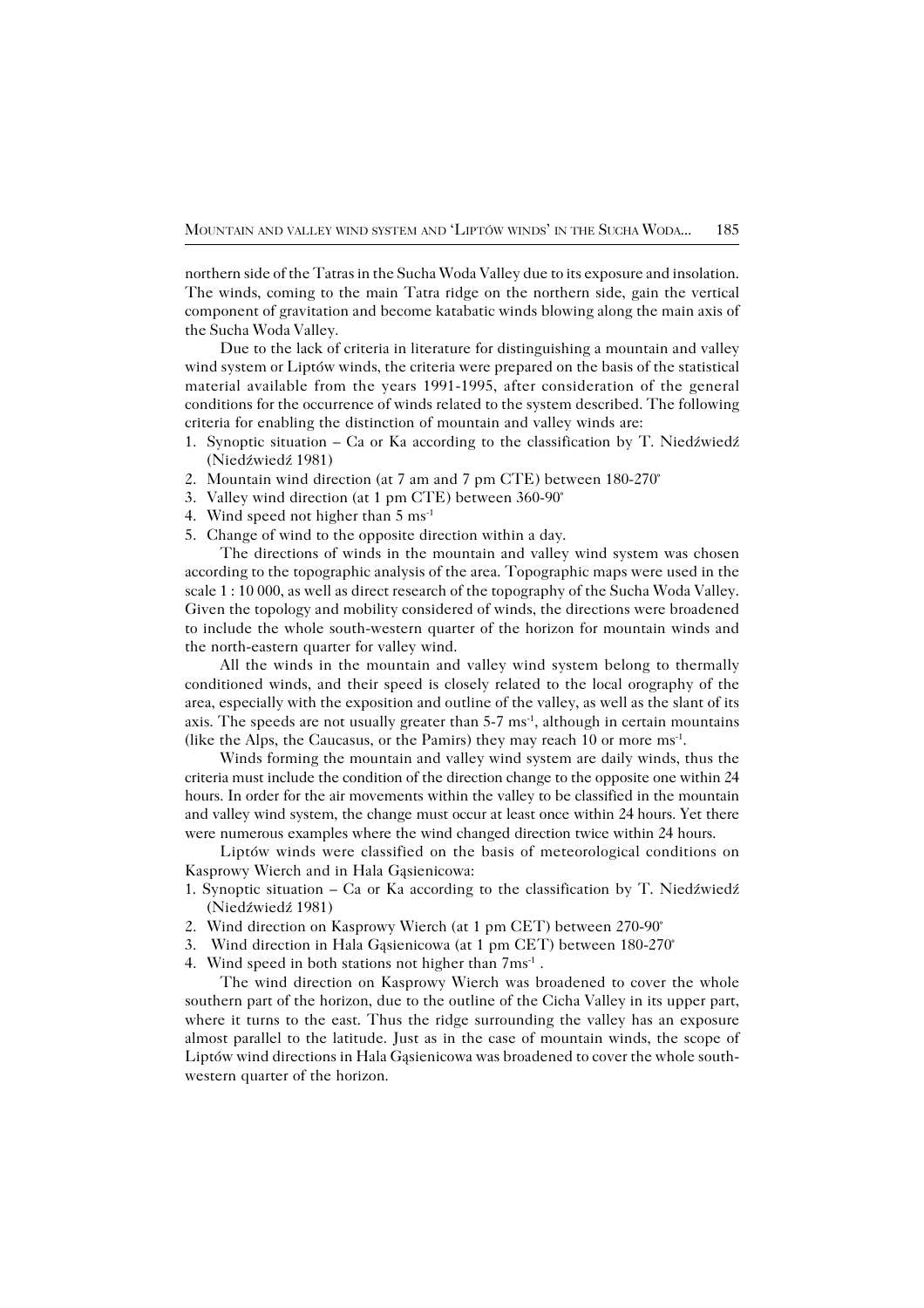The maximum speed of Liptów winds was defined as  $7 \text{ ms}^{-1}$ . It seems that the speed level is low enough to eliminate winds resulting from reasons other than thermal; for example winds related to peripheries of the high pressure area, and high enough so as to distinguish winds which, on reaching Kasprowy Wierch, have a certain speed related to the mountain and valley wind system of the Cicha Valley and additional speed resulting from gravitation. It must be noticed that Liptów winds in Sucha Woda Valley are influenced by slowing forces. These include friction, which is relevant to every wind in the air layer next to the ground, and valley wind from the opposite direction. Therefore the Liptów wind speed was defined as not exceeding  $7 \text{ ms}^1$ , both on Kasprowy Wierch and in Hala Gąsienicowa.

### **3. Frequency of occurrence of mountain and valley winds and Liptów winds**

On the foundation of such criteria, 115 cases were described within the period of five years between 1991−1995 where winds were formed in the Sucha Woda Valley as apart of amountain and valley wind system. 82 days were defined in which the system occurred, including 33 days with a double change of direction within 24 hours.

Mountain and valley winds occurred most often in autumn (54 cases) and in summer (26 cases), which equals accordingly 47.3% and 22.8% of the total number of winds of the system described. The winds occur least often in spring – 9 cases (7.9%). The annual frequency of occurrence of the mountain and valley wind system is presented in Figure 1.

In the annual frequency of occurrence, October is the outstanding month. In this single month, 31 cases of mountain and valley winds were observed, constituting 27.2% of all the winds discussed; a high frequency of occurrence was also observed in September (14%) and August (12.3%). In the five−year period between 1991−1995 the mountain and valley wind system did not occur in April, and in June and May it constituted 1.7% and 2.6% respectively. October was also the month when most cases of double change of wind direction to the opposite direction was observed. There were 12 such cases in total, while there were no such cases in April, May or June.

In the five−year period analysed, the longest period of constant observation of the mountain and valley circulation was three days. Eight such periods were observed, each lasting for two days.

On application of the above criteria, during the period between 1991−1995, fifty four days of Liptów winds occurrence were observed. In the annual frequency outline, Liptów winds occurred most often in winter (33.3%) and in spring (25.9%). In summer and in autumn the winds constituted 20.4% of all the cases described. The month with the highest number of winds analysed was December (14.8%), while they often occurred in February, March, April or November (11.1% each). Liptów winds did not occur in September, and they rarely occurred in May (3.7%) and July (5.6%). The annual frequency of occurrence is presented in Figure 2.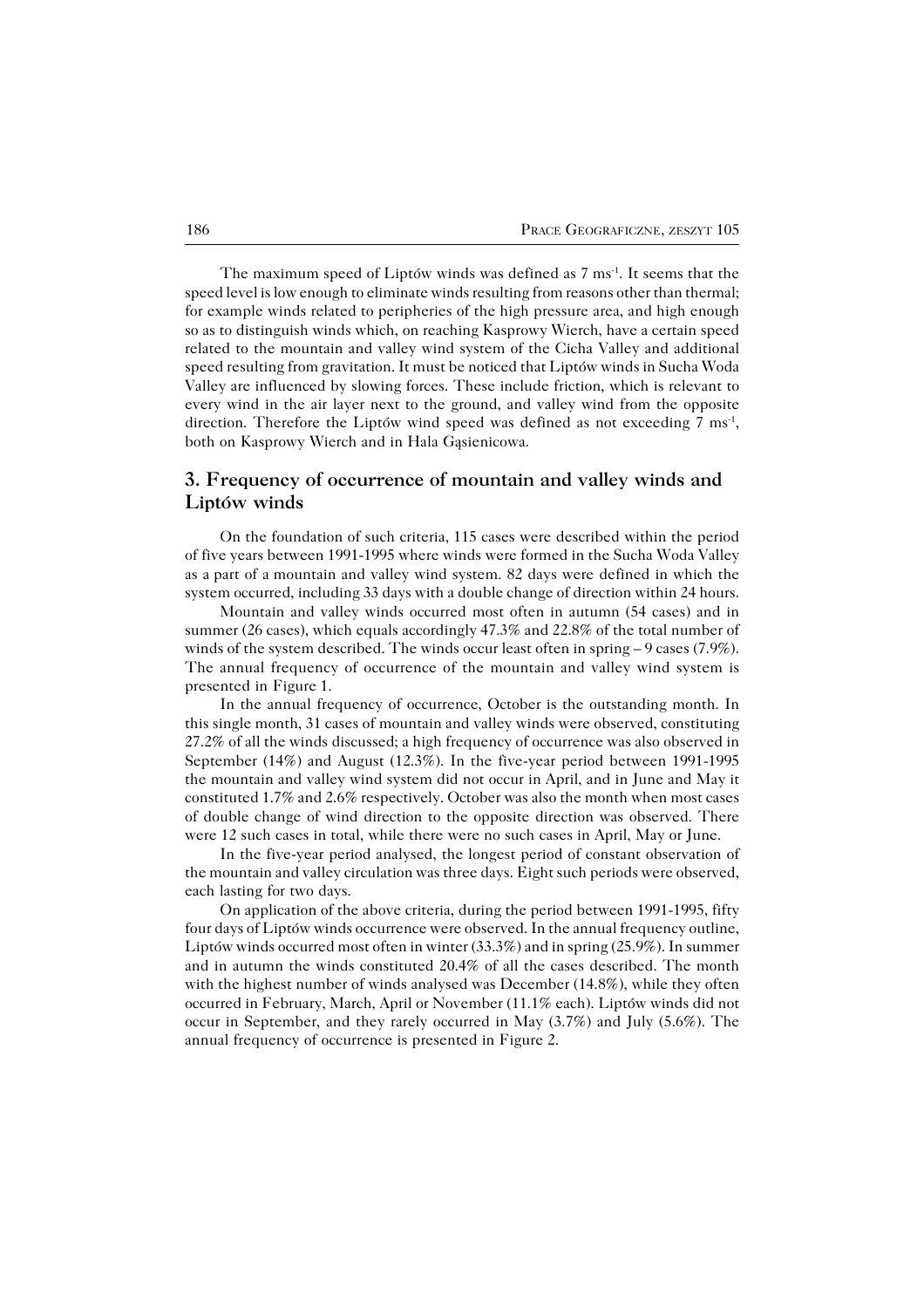

Fig. 1. Frequency (%) of occurrence of mountain−valley circulation in Sucha Woda Valley. Ryc. 1. Częstość (%) występowania cyrkulacji górsko−dolinnej w dolinie Suchej Wody.



Fig. 2. Frequency (%) of occurrence of 'Liptów winds' in Sucha Woda Valley.

Ryc. 2. Częstość (%) występowania wiatrów liptowskich w dolinie Suchej Wody.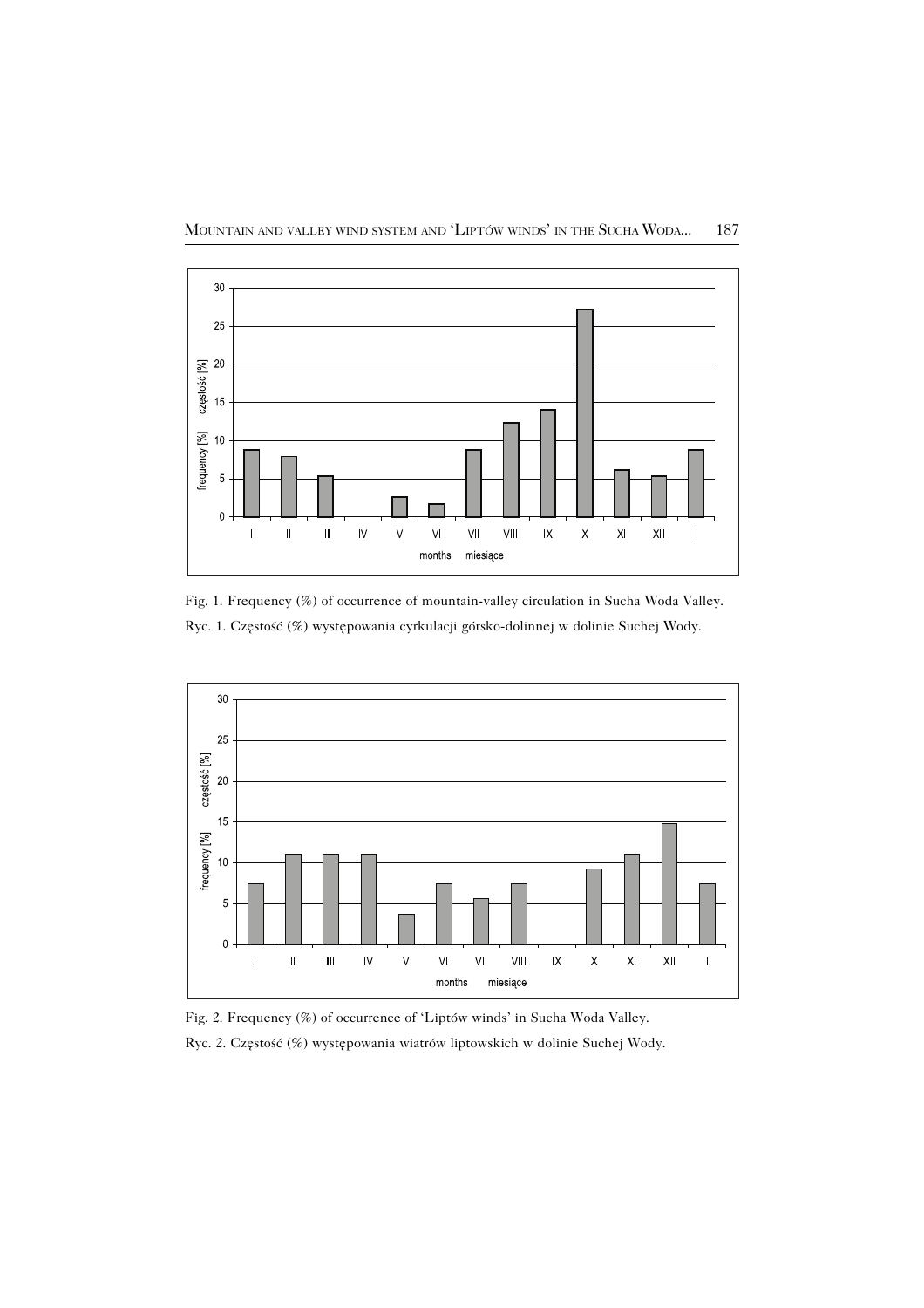#### **4. Direction and speed of winds belonging to the mountain and valley wind system and Liptów winds**

According to the criteria, the direction of mountain winds are within 180−270°. The direction 220° visibly prevailed, both at 7 am when winds from this direction constituted 70.6%, and at 7 pm – constituting 73% of all mountain winds. The direction of 200° was also among the most dominant wind directions, constituting 13.7% at 7am, and 12.4% at 7 pm. Mountain winds from other directions amounted to 15.7% at 7 am, and 14.6% at 7 pm.

Similar differentiation is visible in the case of valley wind, whose directions fall between 360−90°. One could observe the domination of 40° direction, which amounts to 67.9% of total valley winds, and a high number of 360° and 20° directions, which amounted to 12.4%. Other directions were represented totalling 7.3%.

The above data proves that winds of the mountain and valley wind system largely blow in one line: mountain winds – from the 220° direction, and valley winds – from 40° direction. Among all cases of the mountain and valley wind system, the winds which changed their direction by 180° occurred 52 times, constituting 45.2% of the total number of cases of mountain and valley winds discussed.

According to the criteria presented, the mountain and valley air movements are winds of speeds not greater than 5 ms−1, thus they belong to very weak or weak winds. A great majority of both mountain winds (82.7% of the winds observed at 7 am and 76.1% at 7 pm) and valley winds (88.9%) are very weak winds. In the five− year period analysed, no mountain winds of speeds greater than 4 ms<sup>-1</sup> were observed, while there were 4 such cases in the evening (Figure 3). It is probably connected with the weakening katabatic movement at 7 am, it is time of slow thermal change of mountain wind into valley wind, although it is still a period of mountain wind domination. Moreover, the average speed of mountain wind in the morning (1.9 ms<sup>−</sup> <sup>1</sup>) is lower than the average speed of these winds in the evening  $(2.1 \text{ ms}^{-1})$ .

The average speed of valley winds amounted to 1.8 ms<sup>-1</sup>, and 88.9% of these winds were very weak.

The data presented shows that the katabatic mountain winds have higher speeds than valley winds. After the analysis of the data it was stated that the speed of mountain winds was higher than that of valley winds in 34 cases out of the total of 114, which amounts to 29.8% of all situations where mountain and valley wind systems were observed, and lower in 26 cases (22.8%). Most often, the speed of mountain and valley winds were equal (47.4%).

The engadynian type winds, observed on Kasprowy Wierch, came most often from the direction of 180° − totalling 16.7% of all cases classified, and from directions of 200° and 240°. The scope between 180−250° was represented in 62.9% of all cases. In Hala Gąsienicowa, however, just as in the case of mountain winds, the direction of 220° is dominant, as 74.1% of the Liptów winds came from this direction. Another well represented direction was 180° (11.1%). The winds from the directions within the range 230−270°, amounted only to 5.5% of total winds classified. There were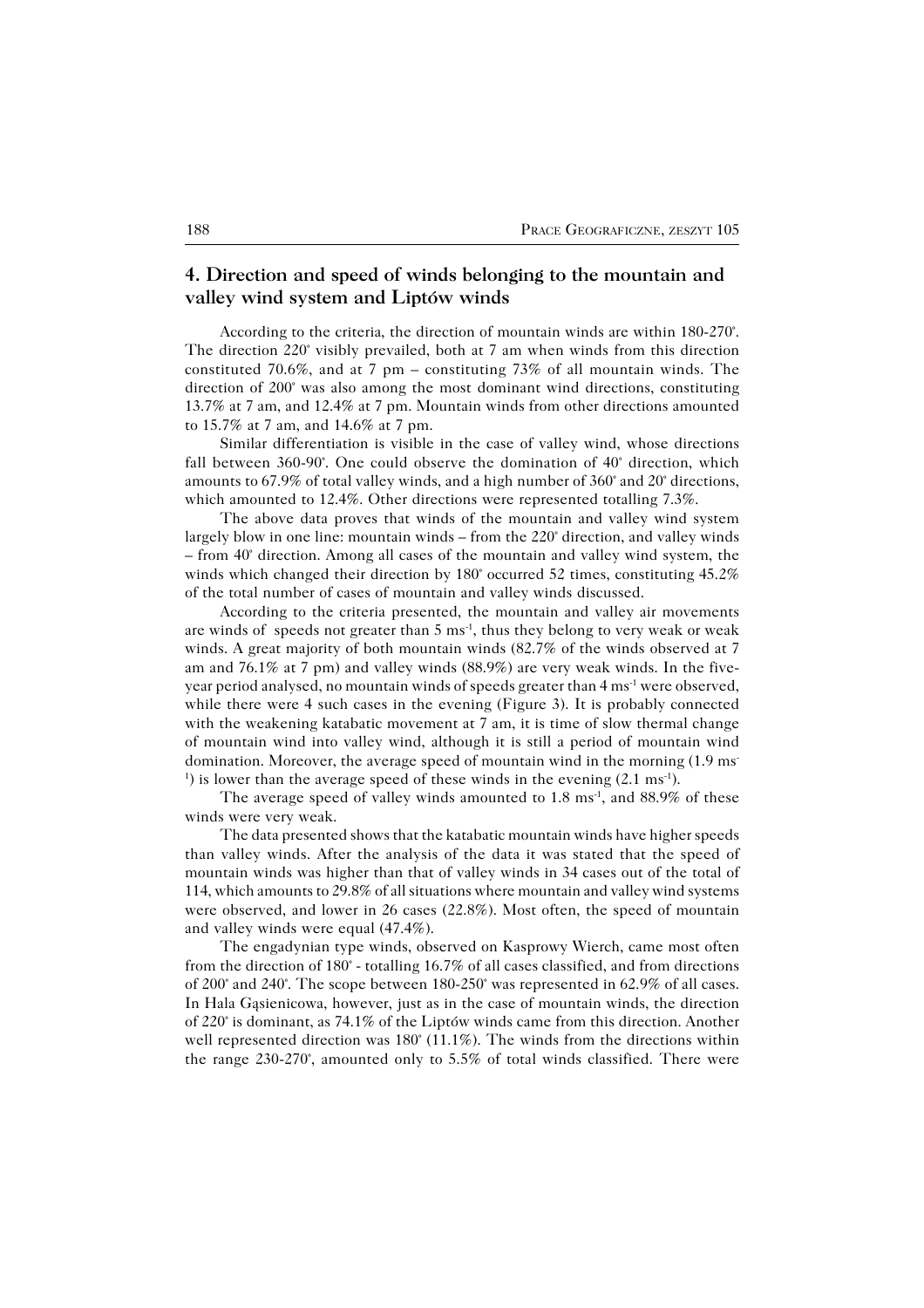

Fig. 3. The annual course of average speeds (ms−1)of mountain winds (7 AM, 7 PM) and valley winds (1 AM).

Ryc. 3. Przebieg roczny średnich prędkości wiatrów (ms−1) górskich (o godzinie 7.00 i 19.00) i dolinnych (o godzinie 13.00).

only 6 cases (11.1%) of the Liptów winds which had the same direction on Kasprowy Wierch and in Hala Gąsienicowa.

The average speed of winds analysed on Kasprowy Wierch was 4.0 ms<sup>-1</sup>, and in Hala Gasienicowa – 2.1 ms<sup>-1</sup>. In the annual outline (Figure 4), both stations noted the highest average speed in June (6.2 ms<sup>-1</sup> on Kasprowy Wierch and 3.5 ms<sup>-1</sup> in Hala Gąsienicowa) and in March. The lowest average speed of Liptów winds were observed on Kasprowy Wierch and in Hala Gąsienicowa in February and April. In the period analysed, there were four cases, where on the same day the speed of a Liptów wind on Kasprowy Wierch was lower than its speed in Hala Gąsienicowa, while there were 42 cases where its speed was higher in Hala Gąsienicowa. The speed of Liptów winds at both stations were equal in 8 out of 54 cases.

Liptów winds on Kasprowy wierch reached their highest speed if they came from a direction of  $270^{\circ}$  - 5.2 ms<sup>-1</sup> on average, and of  $200^{\circ}$  - 4.9 ms<sup>-1</sup>; while in Hala Gasienicowa they reached accordingly:  $200^\circ$  - 2.6 ms<sup>-1</sup>, and  $180^\circ$  - 2.3 ms<sup>-1</sup>. The lowest average speed for these winds was observed on Kasprowy Wierch from directions of 90° - 1.6 ms<sup>-1</sup>, and of 110° - ms<sup>-1</sup>; while in Hala Gasienicowa- from directions of 220° and 270° − 2.0 ms<sup>-1</sup> each. It must be added that this analysis did not include the speed from directions which occurred only once, so as to eliminate accidental wind movements and for the statistical material to reflect natural conditions.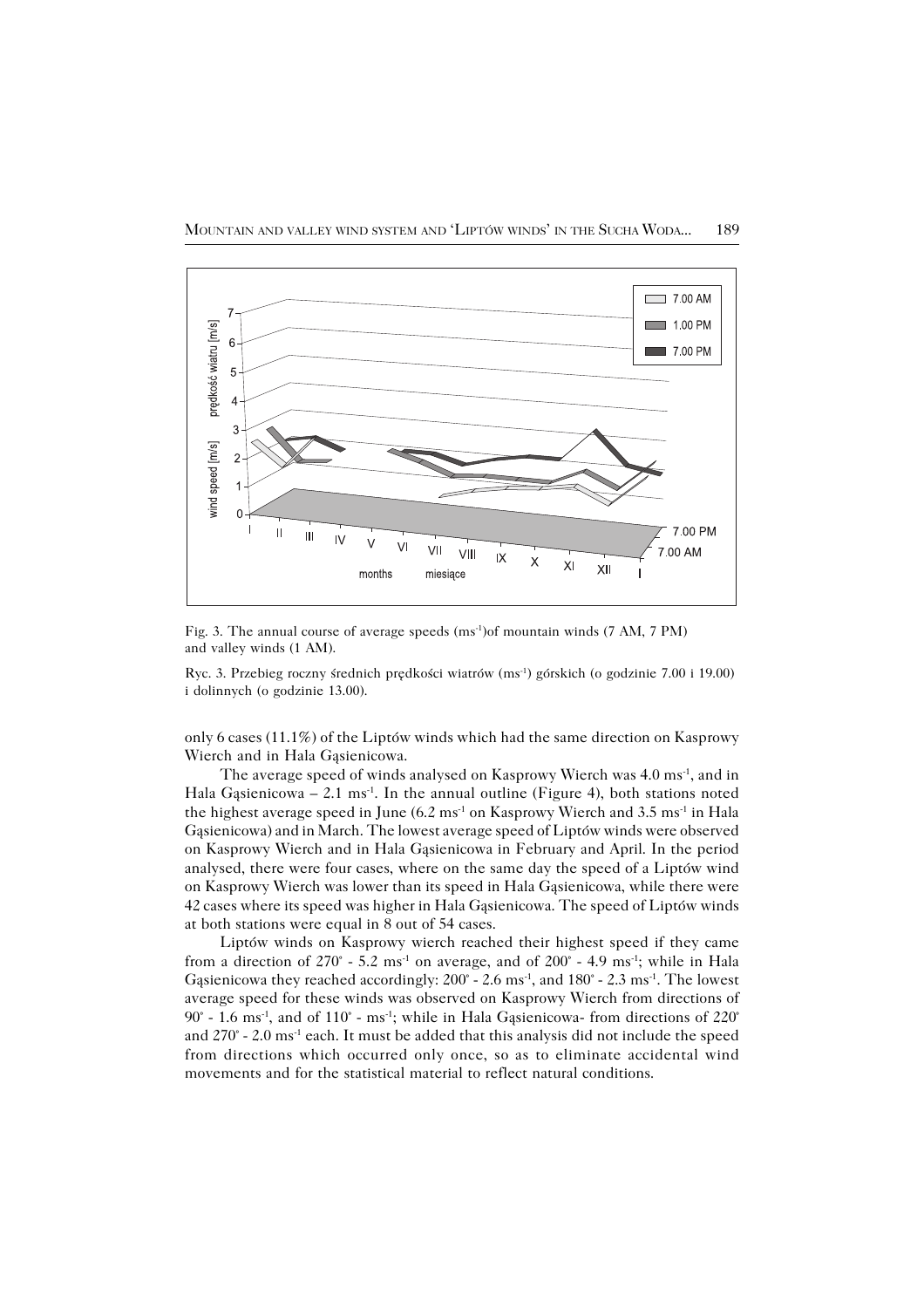

Fig. 4. The annual course of average speeds (ms−1) of 'Liptów winds'.

Ryc. 4. Przebieg roczny średnich prędkości (ms−1) wiatrów liptowskich.

# **5. Probability conditional for occurrence of the mountain and valley wind system with weak wind on Kasprowy Wierch**

Probability conditional consists of calculating the frequency of occurrence of a given phenomenon, in this case – the occurrence of mountain and valley wind system, in the conditions stated; namely the time when wind of a speed lower or equal to 5 ms<sup>-1</sup> was observed on Kasprowy Wierch.

The probability mentioned for occurrence of the mountain and valley wind system with weak wind on Kasprowy Wierch, was calculated taking into consideration the days when the area analysed was under the synoptic situation Ca or Ka, according to the classification by T. Niedźwiedź (Niedźwiedź 1981). The probability was calculated separately for each of the observation times.

The probability conditional for occurrence of the mountain and valley wind system on Kasprowy Wierch, calculated on the basis of the data from the period 1991− 1995, was estimated accordingly: at 7 am – 16.6%, at 1 pm – 26.7%, and at 7 pm – 17.0%. The rather high probability in the early afternoon, as compared to 7 am and 7pm, is related to the intensive development of the mountain and valley wind system at noon, while the other maximum should occur at night. It seems that the high value of the probability at 1 pm is also influenced by the development of turbulence connected with daily convection. In order to eliminate the last element in calculating the probability mentioned, only mountain and valley winds of speeds exceeding 3 ms<sup>-1</sup> were analysed. In this way, stronger and more classical winds formed the system discussed. The probability conditional calculated for the above winds was estimated to be: at 7 am – 5.3%, at 1 pm  $-6.7\%$ , and at 7 pm  $-4.5\%$ . Thus there are no significant differences between the values for the probability at 1 pm and 7 am or 7 pm. Thevalues are of